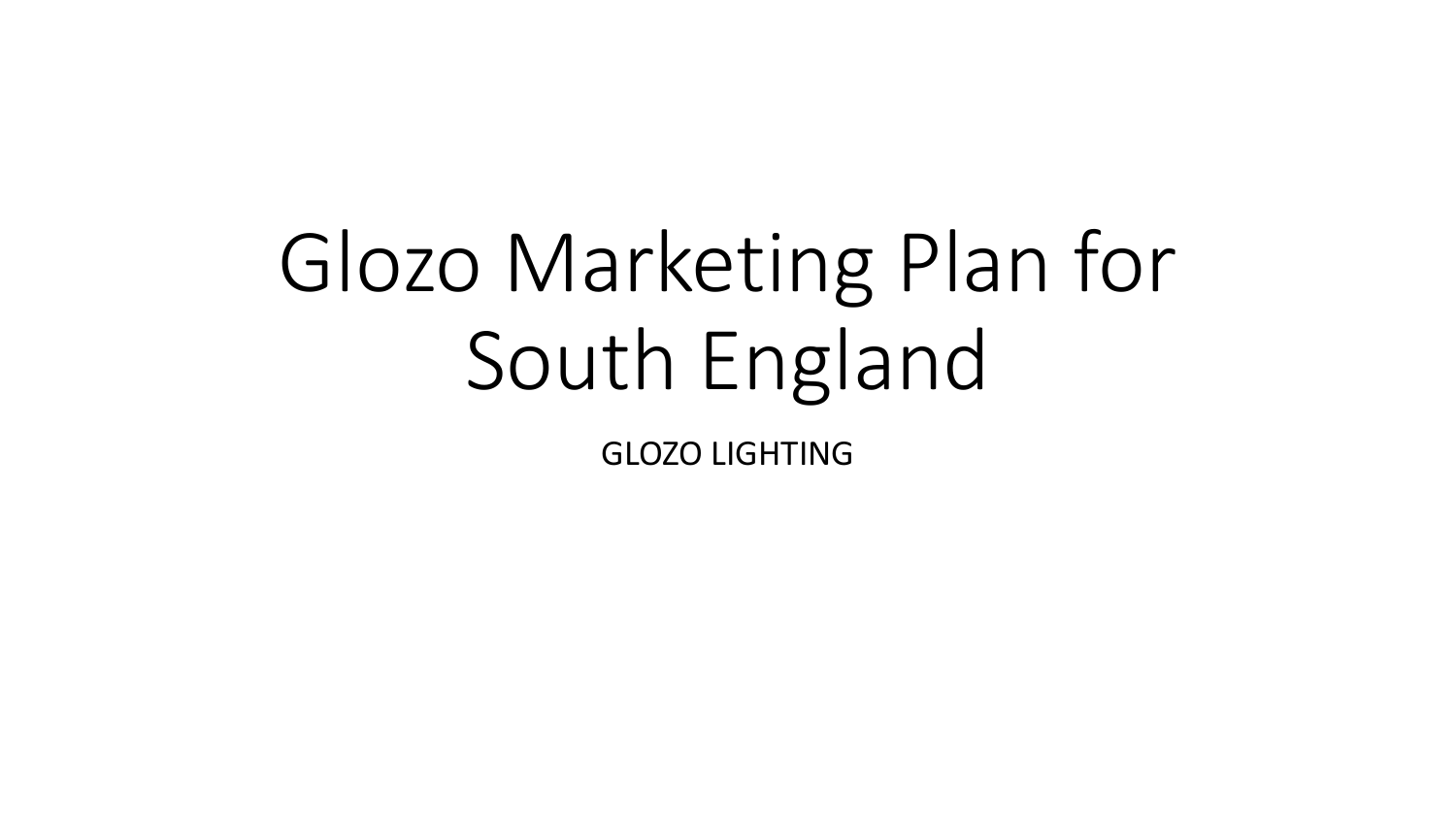### **Objective**

- Get Leads and Sales to Enterprise customers which includes
	- SME Retailers selling lights
	- Construction Project companies
	- Building Suppliers companies
	- Building Supplies Hypermart (like B&Q)
	- Private Offices
- Activities to be carried out in South England
	- Milton Keynes, Northampton, Luton, Watford, London, Down South, etc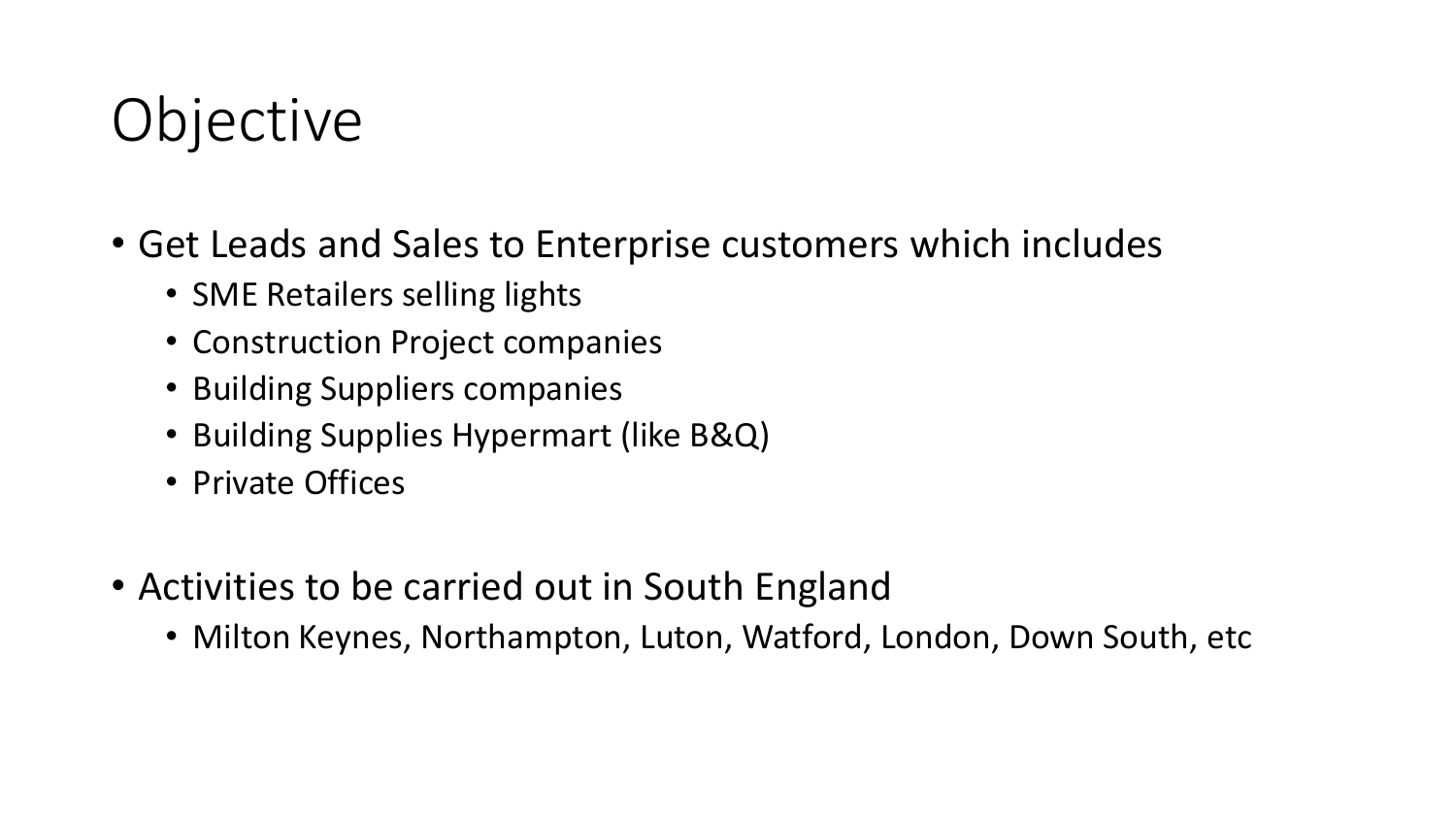## Marketing Activities Type

- 1. Brand Awareness
	- Targeted for Consumers, Retailers and Enterprises
	- Objective: Impressions
- 2. Product Awareness
	- Presenting certain USP products on digital to create awareness about products
	- Objective: Impact
- 3. Product Promotion

Presenting certain products on offers and promotions

- Objective : Conversion

#### Digital Marketing **Enterprise Sales Marketing**

#### 1. Telemarketing

- Generating a target business list
- Calling the target business lists
- **Objective: Lead Generation**
- 2. Sales
	- Converting Leads to Deals
	- **Meetings etc**
- 3. Tendering

- Registering with Tender sites like councils

- Participating in Tenders

4. Road Shows

- Arranging events for enterprises in relevant industries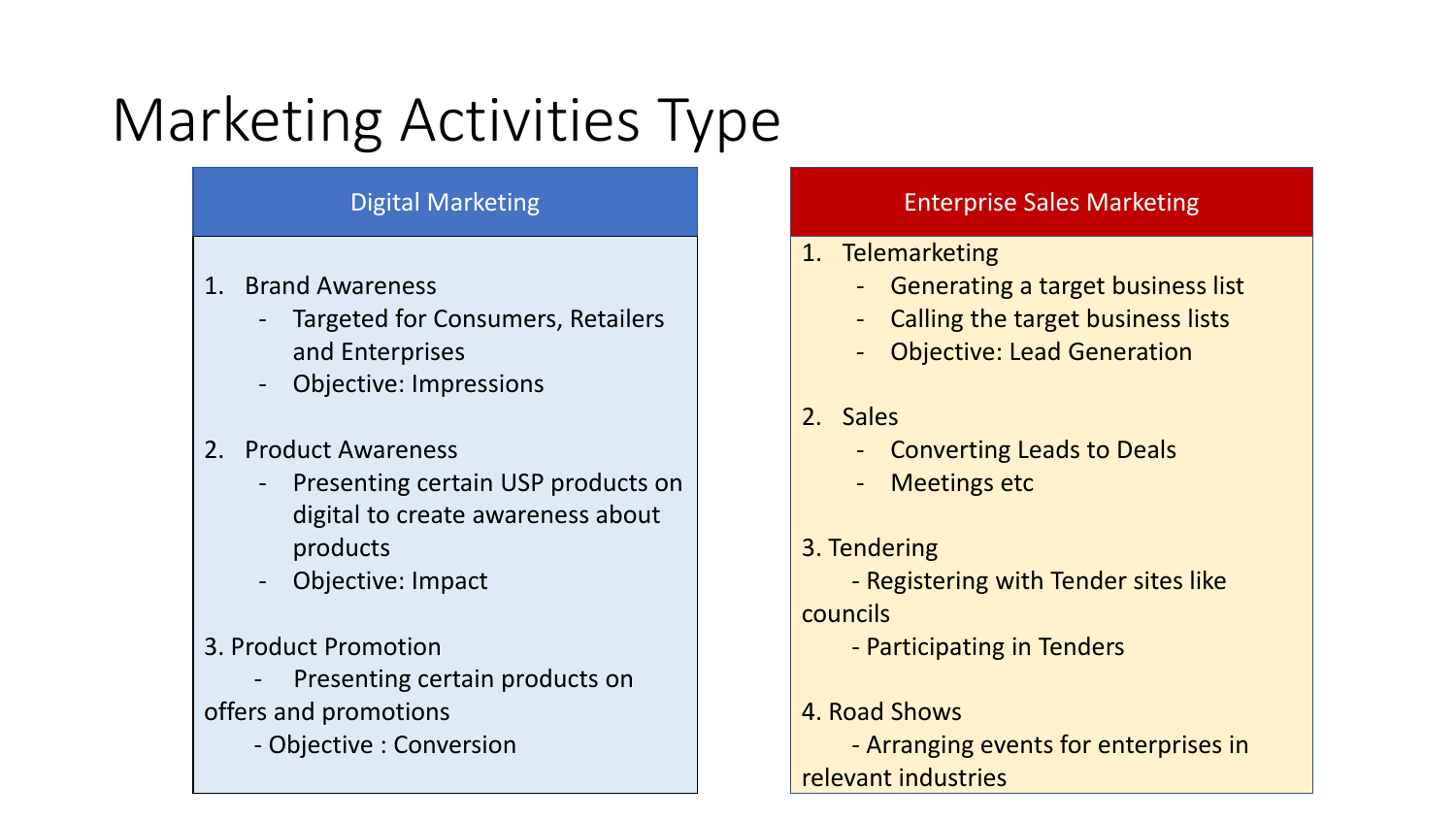#### Digital Marketing- Prerequisites for all steps

Website – with product Gallery

2. Social Media Pages – FB, Instagram, Linkedin, Pinterest

3. Video Teasers – 30 secs to 1 min max – at least 3 to 4 different types

4. Web Series

- 5. Product Brochure with major products for sending emails on inquiries
- Targeted Featured Product lists with their highlights
- 2. Promotional messaging
- 3. Video Teasers 10 to 40 secs for every product
- 4. Web series continues for this phase
- 5. Product Catalogue PDF and Printed
- 6. Global UK Price List
- 1. Whole sale E commerce website for Click to Action landing
- 2. Promotional offers on products
- 3. Customer loyalty Program
- 4. Teasers

#2 Product Awareness

#1

Brand

Awareness

#2 Product Promotion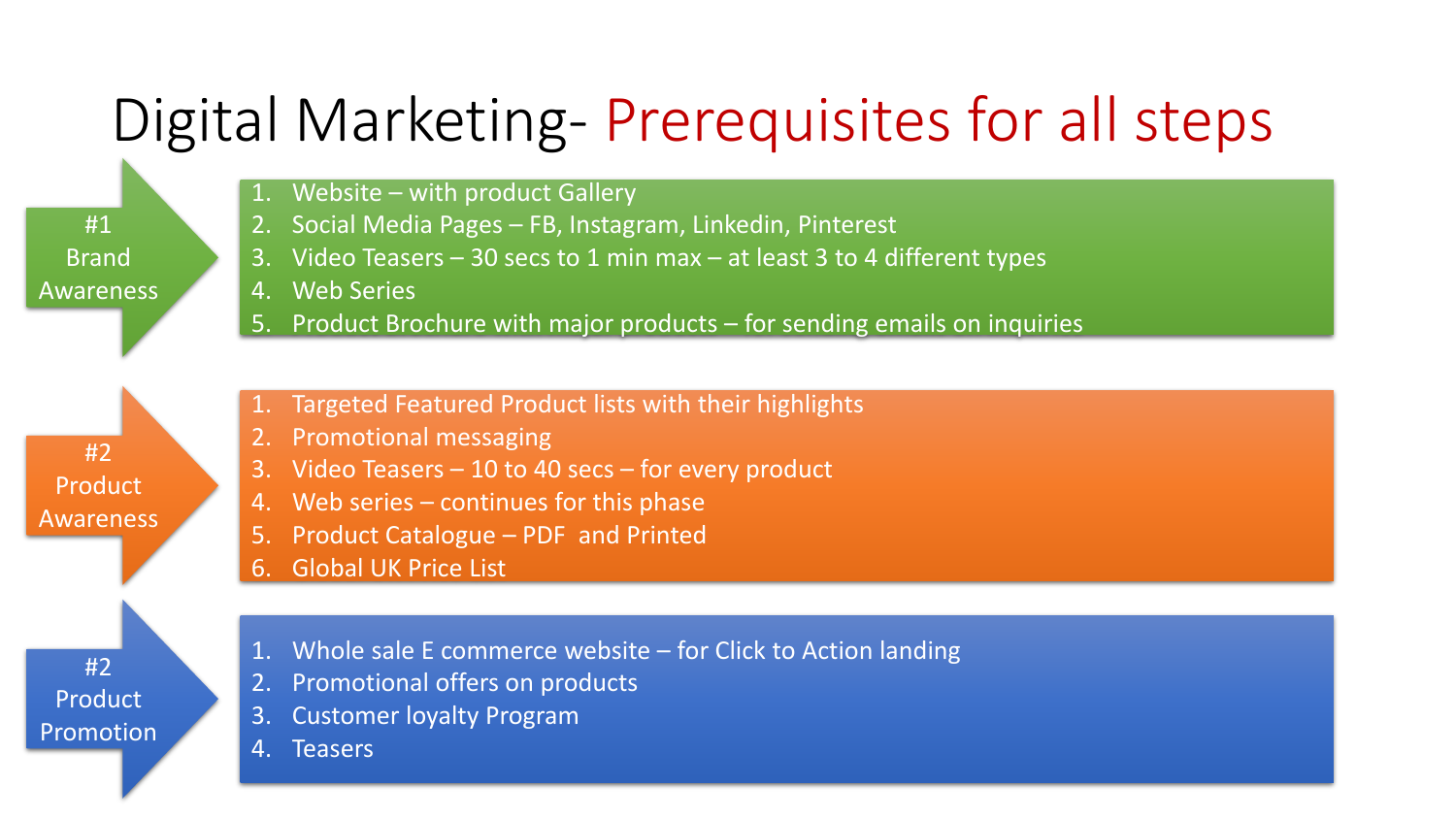### Digital Marketing- Prerequisites for all steps

#### • Decisions to be taken by Glozo

• TEASERS and Web Series- (note: Video messaging raises clicks and conversions by 80% as compared to imaging only)

[https://www.522productions.com/major-brands-use-web-video-series](https://www.522productions.com/major-brands-use-web-video-series-to-promote-products)to-promote-products

- Website with product information and details reduces your sales cycle significantly
- Global List Price should be available and discounts, cash backs given on that
- Wholesaler E commerce website where Request for Quote can be generated by clients, then reply back with final discounted price and clients can make payment transfers to bank account and get delivery
- TV Marketing can also be done on Asian and Ethnic channels which costs low amount and we have agency which is connected to 2000 channels across entire Europe



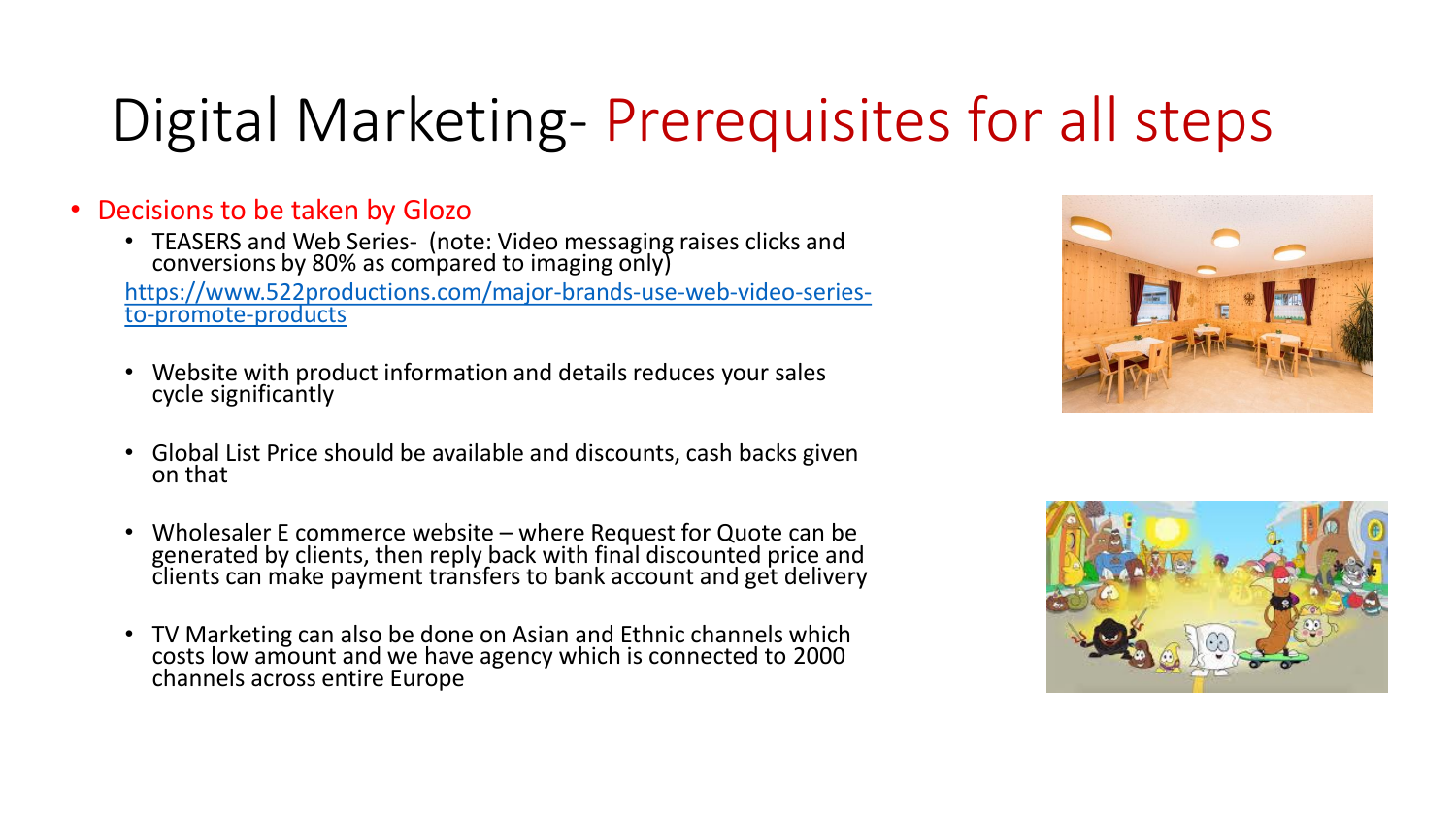### Digital Marketing Campaign plan

- SEO Search Engine Optimization This will bring Glozo on the first page of Google when people search for lights
- Google Adwords -> Bidding for commonly used search words in the lighting sector and bringing Glozo listing in the first top 3 paid listing of Google
- SMM FB, Instagram  $\rightarrow$  Targeted marketing for companies, home users etc
- Linkedin -> For corporates targeted only in UK market
- YouTube -> Video Add rollover for specific videos target from the UK market

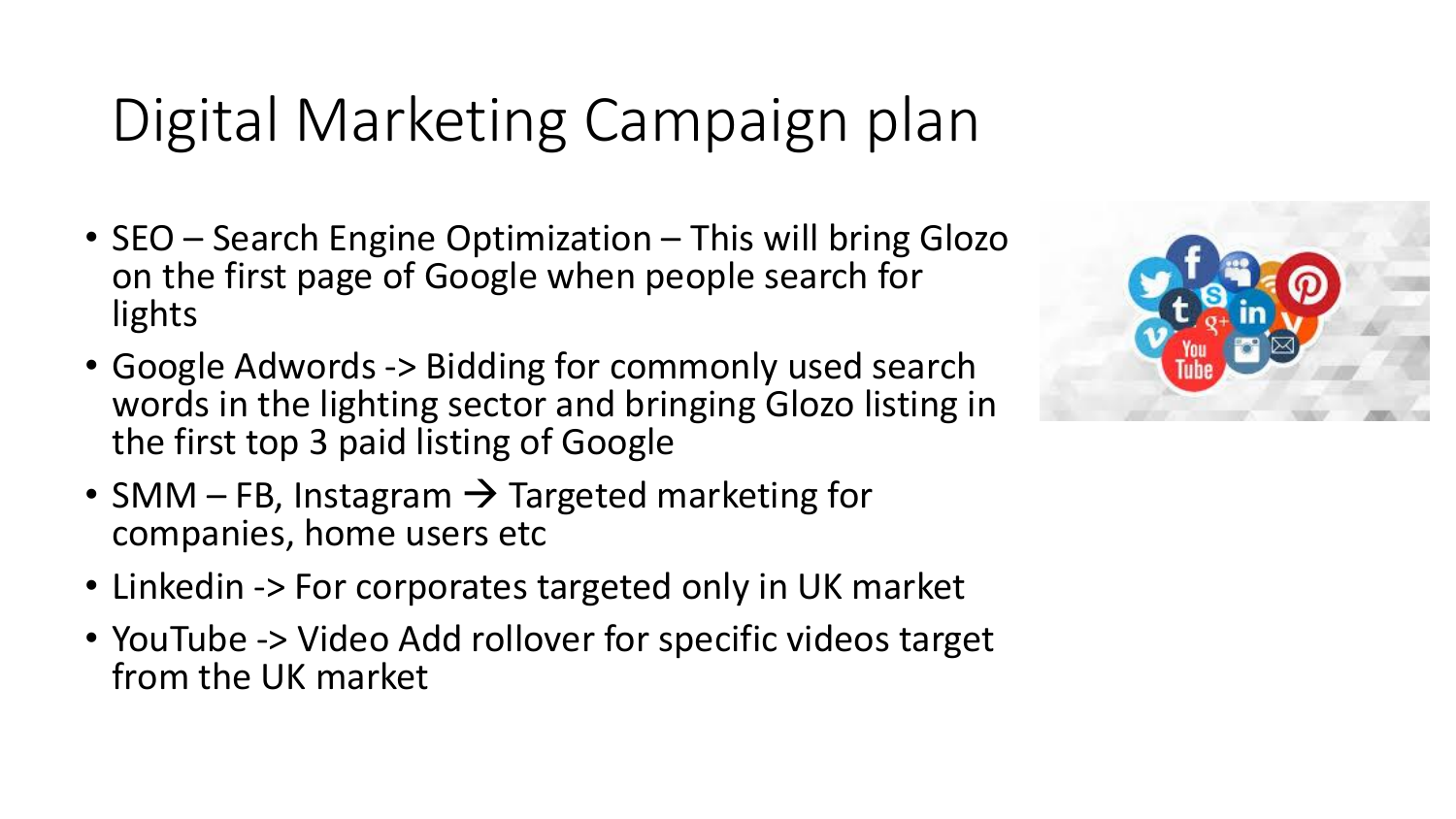#### TELEMARKETING

- In UK Telemarketing is effective means if done in the right way
- First step Getting a GDPR compliant list for the relevant target market sector
- Second step Tele caller : Native British person should be used for enterprises, for retailers – British Asian can also be used
- Third Step Output of Telemarketing would be leads which need to be responded on email, calls and personal meetings with leading enterprises



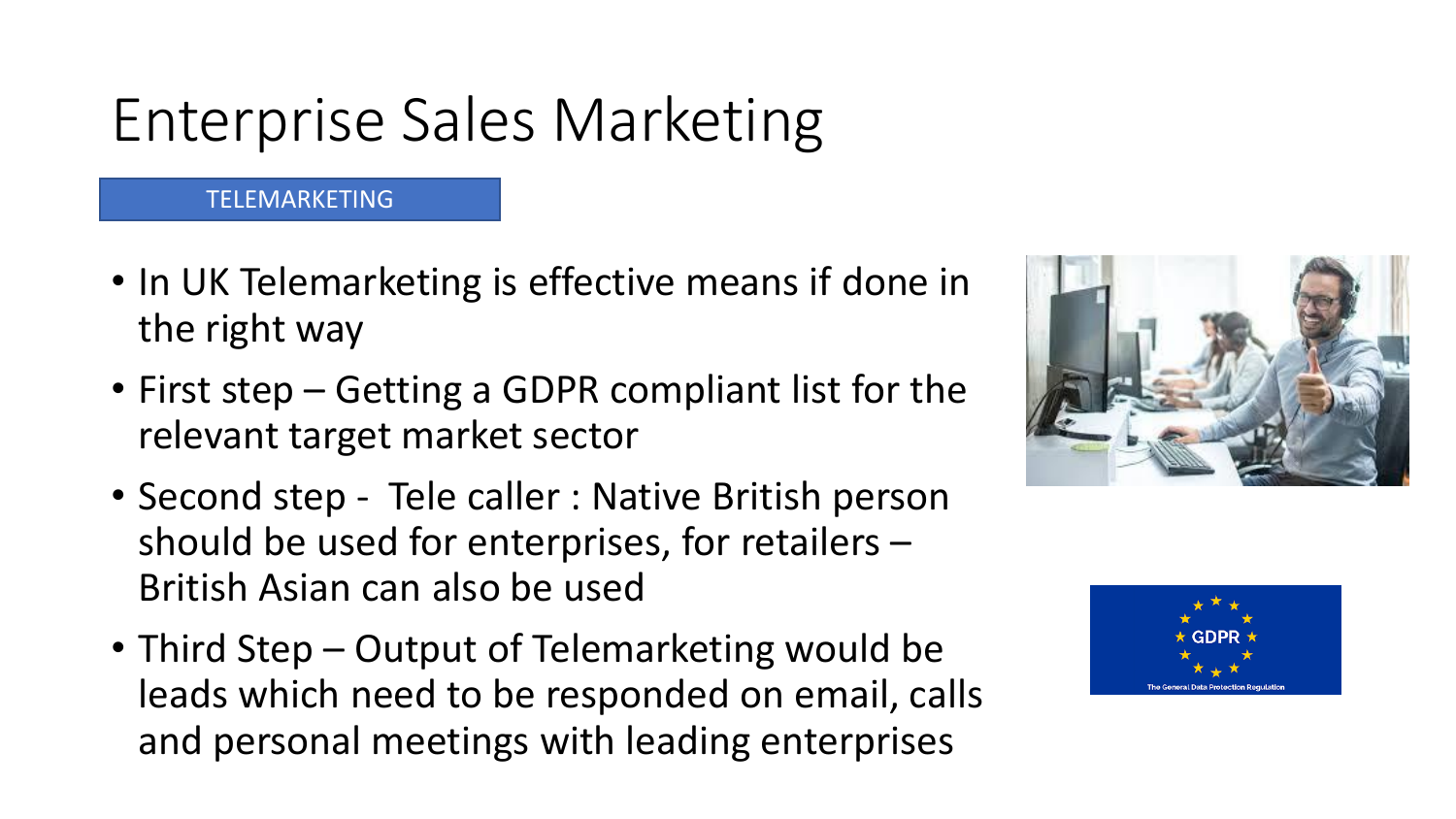#### ENTERPRISE SALES

- Lead to Deal conversion
- Meeting Tier 1 and Tier 2 clients for sales
- All sales collateral like Catalogues, price list and samples should be ready
- Offers and Promotions packages should be there for buyer and decision makers

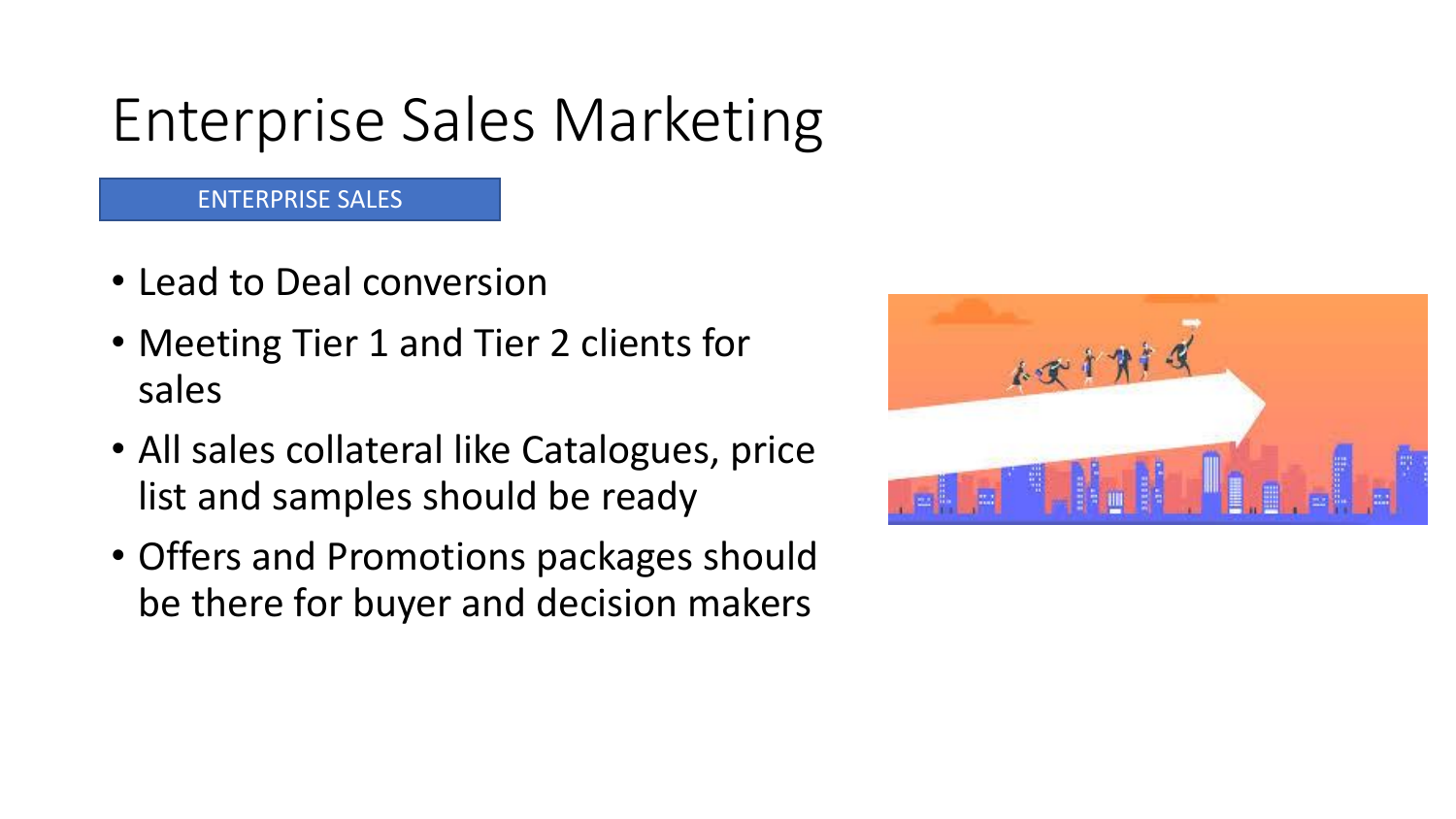#### **TENDERING**

- Register with government entities as supplier
- Quality with all government requirements like liability insurances etc
- Attend Council Business networking programs in various counties
- Register with Tender Portals to get leads
- Respond to leads with proper documentation and offer